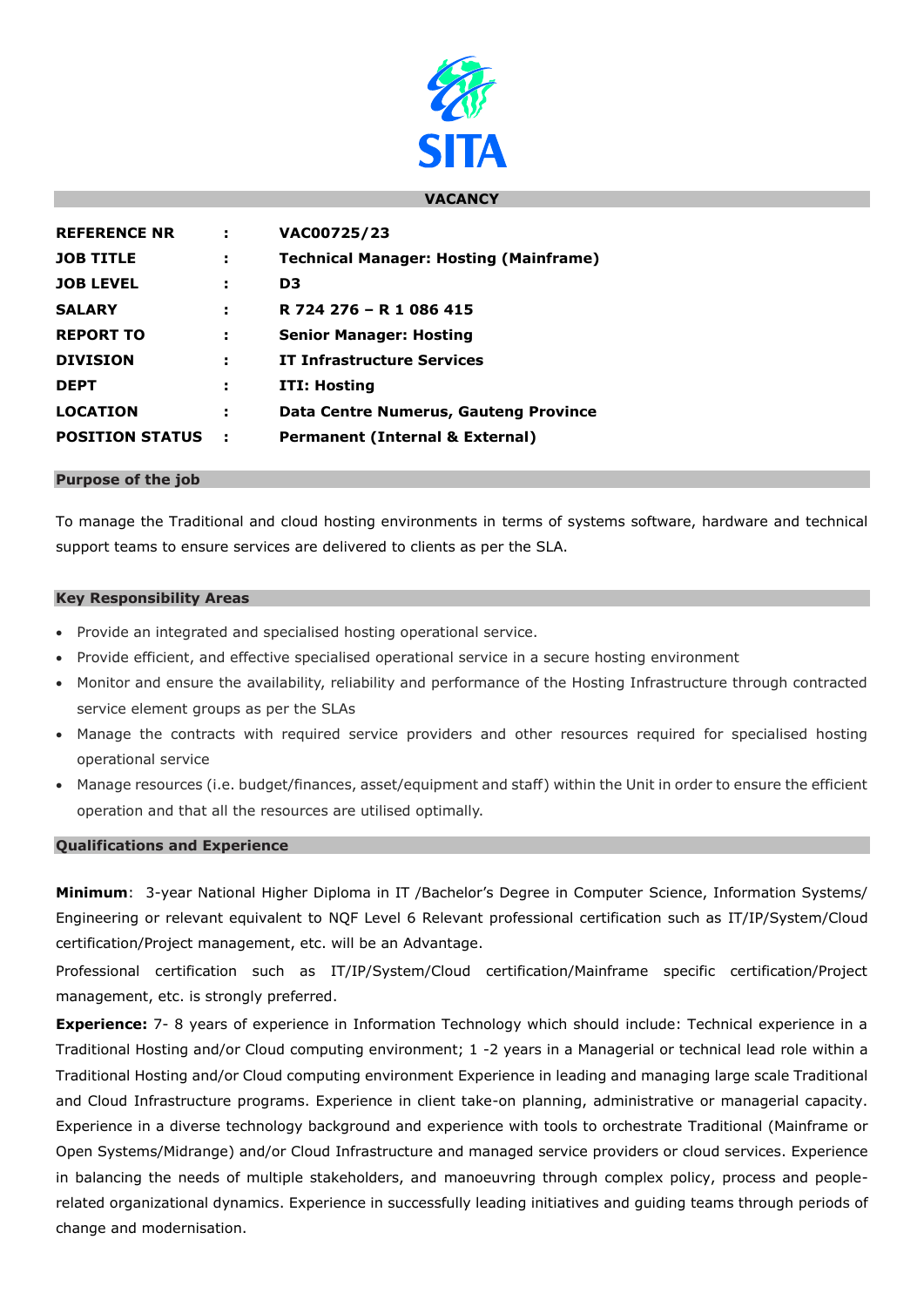## **Technical Competencies Description**

**Knowledge of:** Background in performance management, systems administration and capacity planning Strong understanding of enterprise infrastructure and application components. Well versed with data structures, using Excel and/or SQL, to build reports and make recommendations. Strong business and technical acumen. Strong business and technical reporting acumen Strong understanding of traditional and cloud hosting technologies and its implementation across major service providers. A broad view of advancements in technology and an in-depth proficiency with new technologies. Knowledge of traditional and cloud hosting architecture and implementation techniques. Capable of internalizing the organization's technical standards. Knowledge of corporate financial planning cycles, terminologies and interdependencies between supply chain and accounting Strong in Solution Integration and Automation. Expertise in general IT infrastructure- Windows Server, Linux Server, SAP, Oracle, Databases, etc. OR mainframe - z/OS, CICS, RACF, Natural Adabas, DB2, etc. Deep understanding of hosting infrastructure and cloud delivery models. Knowledge of best practices for IT operations. Knowledge of Traditional Hosting configurations, configurations, procedures, standards, patterns and practices. Knowledge of the Private Cloud and Hybrid cloud configurations, procedures, standards, patterns and practices. Excellent communication and presentation skills (written and verbal). Strong project management skills, with a high aptitude in managing multiple projects. Ability to negotiate with multiple stakeholders. Good Knowledge of infrastructure, key processes, and technology-oriented risk issues. Excellent analytical, decision-making, and problem-solving skills as well as project management. Outstanding presentation and persuasion capabilities that elicit confidence and credibility.

**Technical competencies:** Architecture, and Hosting Management.

**Leadership competencies**: Customer Experience, Collaboration, Communicating and Influencing, Honesty, Integrity and Fairness, Outcomes driven, Innovation, Planning and Organising, Creative Problem Solving, Bimodal IT Practice Managing People and Driving Performance, Decision-making, Responding to Change and Pressure, and Strategic Thinking.

**Interpersonal/behavioural competencies:** Attention to Detail, Analytical thinking, Continuous Learning, Disciplined, Resilience, and Stress Management.

## **Other Special Requirements** N/A.

## **How to apply**

- 1. To apply please log onto the e-Government Portal: [www.eservices.gov.za](http://www.eservices.gov.za/) and follow the following process;
- 2. Register using your ID and personal information;
- 3. Use received one-time pin to complete the registration;
- 4. Log in using your username and password;
- 5. Select Recruitment Jobs;
- 6. Select Recruitment Citizen to browse and apply for jobs;
- 7. Once logged in, click the Online Help tab for support if needed.

For queries/support contact [eRecruitmentSupport@sita.co.za](mailto:eRecruitmentSupport@sita.co.za)

## **CV`s sent to the above email addresses will not be considered.**

## **Closing Date: 03 June 2022**

**Disclaimer**